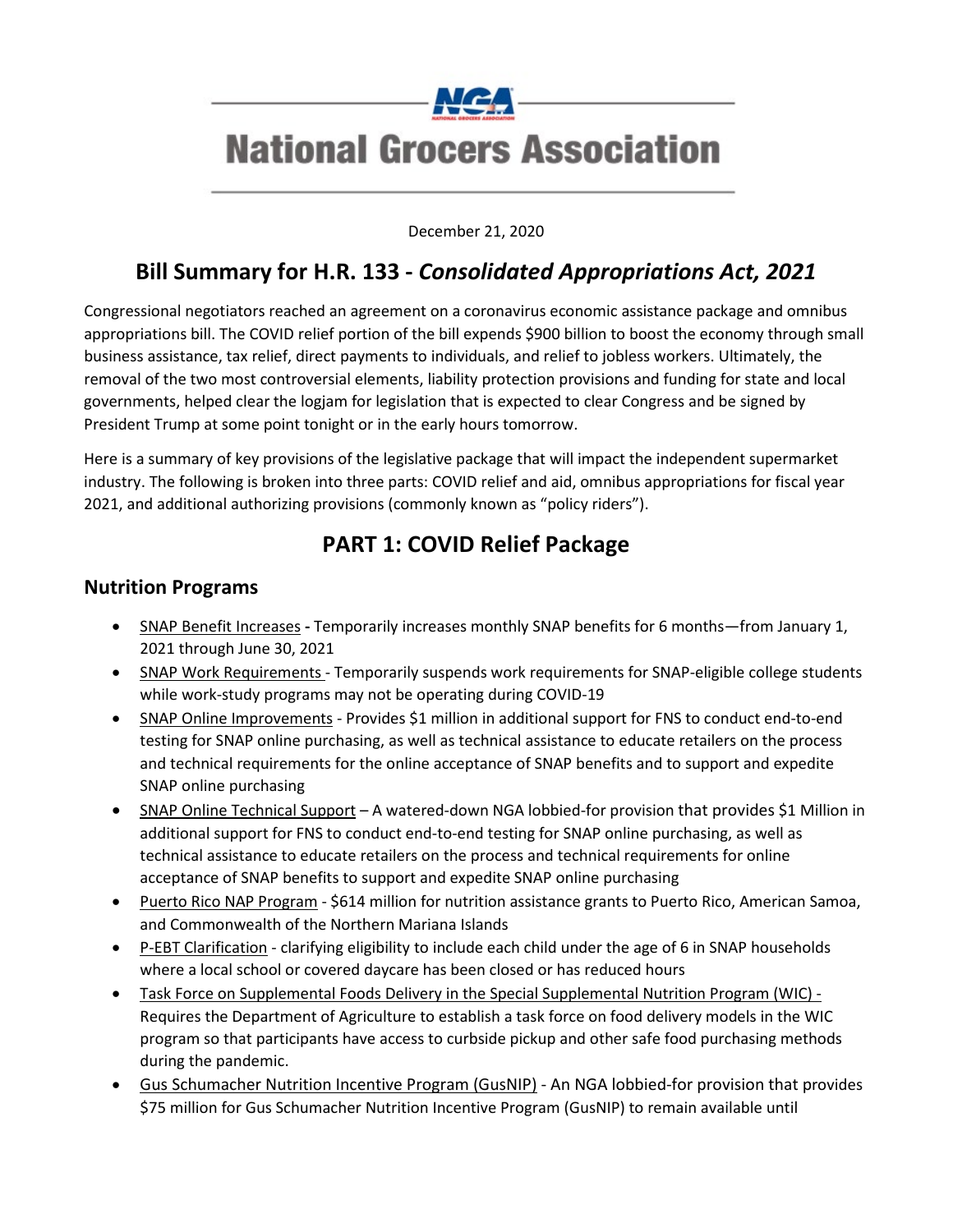

expended. Reduces the non-federal match required under the program from 50 percent to 10 percent during the public health emergency. Will expand opportunities for retailers to participate in nutrition incentives.

### **Unemployment Assistance Provisions**

- Pandemic Unemployment Assistance (PUA)
	- o Program Extension Extends Pandemic Unemployment Assistance (PUA) to March 14, 2021 and allows individuals receiving benefits as of March 14, 2021 to continue through April 5, 2021, as long as the individual has not reached the maximum number of weeks.
	- o Increase in Maximum Weeks of Unemployment Increases the number of weeks of benefits an individual may claim from 39 to 50.
- Extension of Federal Pandemic Unemployment Compensation **-** Restores the Federal Pandemic Unemployment Compensation (FPUC) supplement to all state and federal unemployment benefits at \$300 per week, starting after December 26 and ending March 14, 2021.

### **Tax Provisions**

- Additional 2020 recovery rebates for individuals Provides a refundable tax credit in the amount of \$600 per eligible family member. The credit is \$600 per taxpayer (\$1,200 for married filing jointly), in addition to \$600 per qualifying child. The credit phases out starting at \$75,000 of modified adjusted gross income (\$112,500 for heads of household and \$150,000 for married filing jointly) at a rate of \$5 per \$100 of additional income.
- Extension of certain deferred payroll taxes **-** Employers can defer withholding employees' share of social security taxes from September 1, 2020 through December 31, 2020. Beginning on May 1, 2021, penalties and interest on deferred unpaid tax liability will begin to accrue. The provision extends the repayment period through December 31, 2021. Penalties and interest on deferred unpaid tax liability will not begin to accrue until January 1, 2022.
- Clarification of tax treatment of Paycheck Protection Program loans Clarifies that gross income does not include any amount that would otherwise arise from the forgiveness of a Paycheck Protection Program (PPP) loan. This provision also clarifies that *deductions are allowed for otherwise deductible expenses paid with the proceeds of a PPP loan that is forgiven, and that the tax basis and other attributes of the borrower's assets will not be reduced as a result of the loan forgiveness.* The provision is effective as of the date of enactment of the CARES Act. Provides similar treatment for Second Draw PPP loans, effective for tax years ending after the date of enactment of the provision.
- Extension of credits for paid sick and family leave Provision extends the refundable payroll tax credits for paid sick and family leave, enacted in the Families First Coronavirus Response Act, through the end of March 2021. It also modifies the tax credits so that they apply as if the corresponding employer mandates were extended through the end of March 2021. This provision is effective as if included in FFCRA.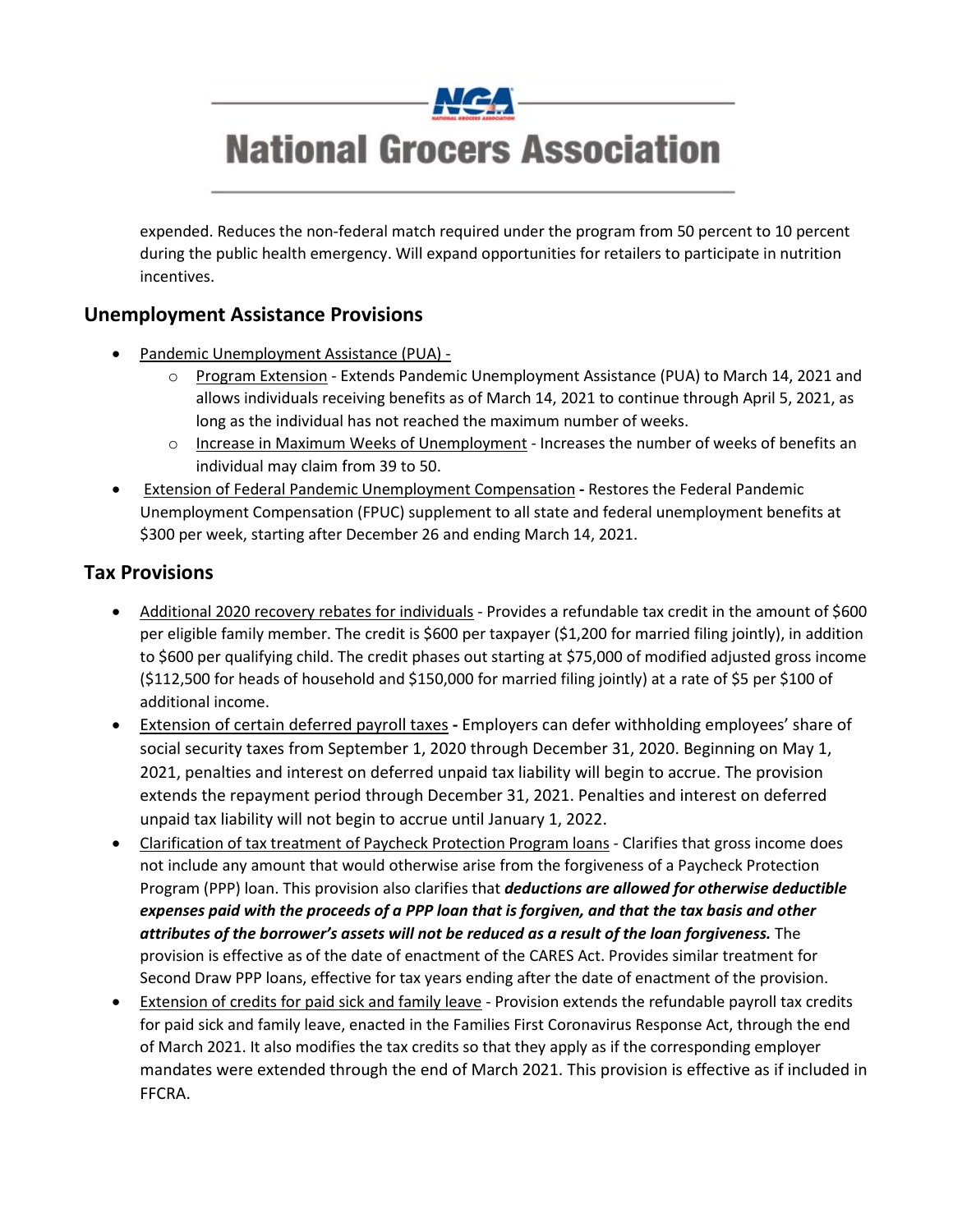

• Extension and Expansion of the Employee Retention Tax Credit (ERTC) - Extends and expands the refundable ERTC established in the CARES Act. The tax credit is intended to keep additional workers on payroll. Specifically the provision would: Increase credit rate from 50 to 70 percent, Raises limit on peremployee creditable wages from \$10,000 for the year to \$10,000 each quarter, Expands eligibility for the credit by reducing the year over year decline in gross receipts from 50 to 20 percent, Increases the eligibility to employers with 500 or fewer employees

### **Vaccine Deployment**

• The package includes \$20 billion for purchase of vaccines, nearly \$9 billion for vaccine distribution and \$22 billion to help states with testing, tracing and COVID-19 mitigation programs.

#### **Expiration of FFCRA Paid Leave Requirements**

- FECRA Paid Leave Requirements for Small Businesses The FFCRA requirement for small business (less than 500 employees) to provide workers with 2 weeks of sick leave related to COVID-19 at full pay and up to 12 weeks of FMLA at 2/3 pay is **NOT EXTENDED.**
- Paid Leave Credits The bill extends the refundable payroll tax credits for paid sick and family leave that were established in the Families First Coronavirus Relief Act (see tax section above)

#### **Paycheck Protection Program**

- Expansion the legislation allocates \$300 billion towards the expired PPP program to allow for Second Draw Loans.
- Additional Eligible Expenses Makes the following expenses allowable and forgivable uses for Paycheck Protection Program funds:
	- o *Covered operations expenditures*. Payment for any software, cloud computing, and other human resources and accounting needs.
	- o *Covered property damage costs*. Costs related to property damage due to public disturbances that occurred during 2020 that are not covered by insurance.
	- o *Covered supplier costs*. Expenditures to a supplier pursuant to a contract, purchase order, or order for goods in effect prior to taking out the loan that are essential to the recipient's operations at the time at which the expenditure was made. Supplier costs of perishable goods can be made before or during the life of the loan.
	- o *Covered worker protection expenditure*. Personal protective equipment and adaptive investments to help a loan recipient comply with federal health and safety guidelines or any equivalent State and local guidance related to COVID-19 during the period between March 1, 2020, and the end of the national emergency declaration.
- Expanded Forgiveness Allows loans made under PPP before, on, or after the enactment of this act to be eligible to utilize the expanded forgivable expenses except for borrowers who have already had their loans forgiven.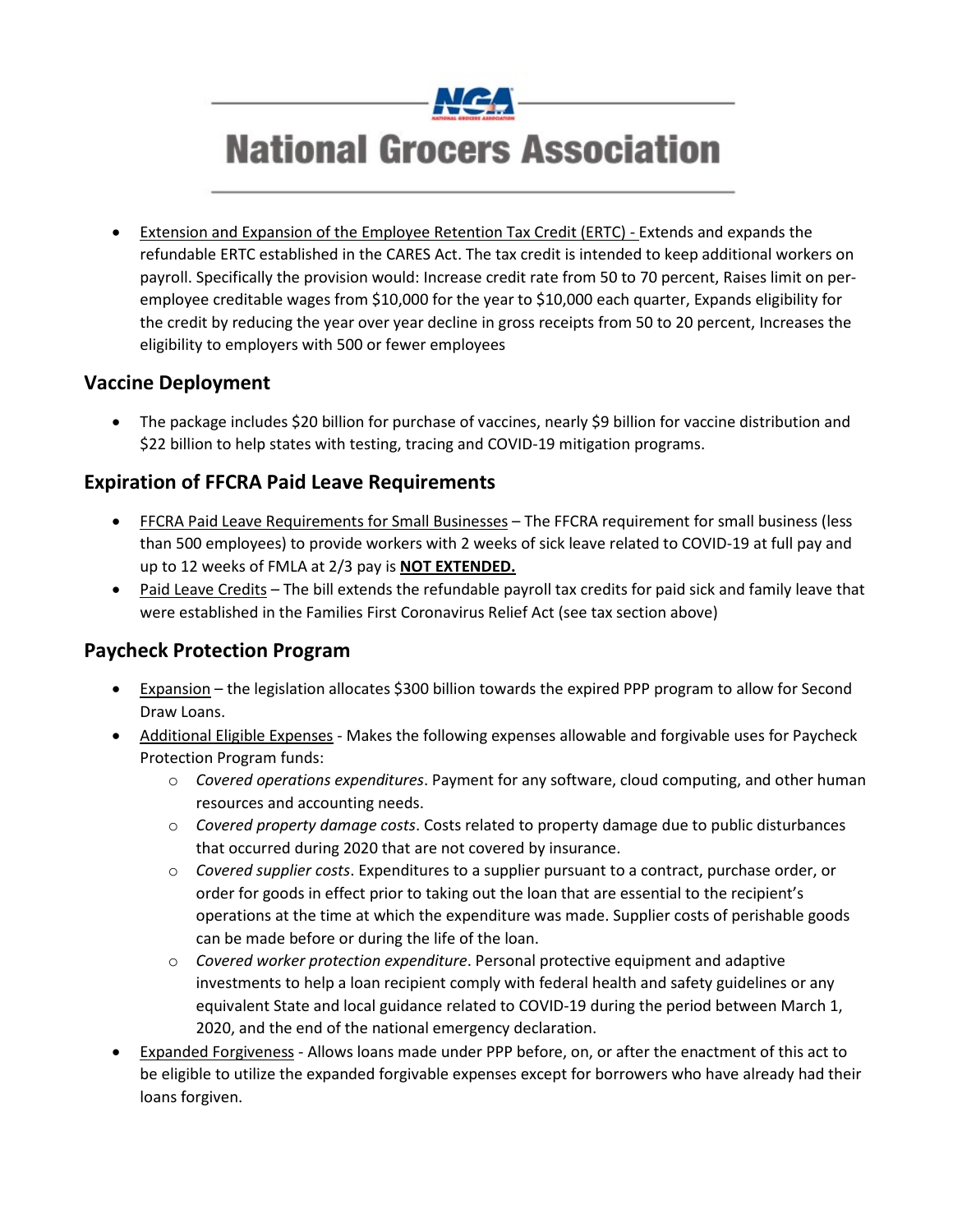

- Simplified Application Creates a simplified application process for loans under \$150,000.
- Specific Group Insurance Payments as Payroll Costs Clarifies that other employer-provided group insurance benefits are included in payroll costs. This includes group life, disability, vision, or dental insurance.

## **PART 2: Omnibus Appropriations**

- WIC The bill provides \$6 billion in discretionary funding for WIC, which fully funds participation this year. This includes \$90 million for the breastfeeding counselor program.
- Child nutrition programs The bill provides for \$25.1 billion in required mandatory funding for child nutrition programs. The bill provides \$42 million for the Summer EBT program and \$21 million for the WIC farmers market nutrition program.
- SNAP The bill provides for \$114 billion in required mandatory spending for SNAP. This fully funds participation as well as the SNAP enhanced allotments authorized by the Families First Act.

## **PART 3: Additional Authorizing Provisions**

- American Innovation and Manufacturing **-** Directs EPA to implement an allowance allocation and trading program to phase down the production and consumption of hydrofluorocarbons (HFCs) by 85 percent over 15 years. Will impact EPA regulation of refrigerant systems.
- Energy efficient commercial buildings deduction Makes permanent the deduction for energy efficiency improvements to building envelope, lighting, heating, cooling, ventilation, and hot water systems of commercial buildings.
- New Markets Tax Credit Extends annual \$5 billion allocations of the New Markets Tax Credit for years 2021 through 2025. The provision also extends through 2030 the carryover period for unused New Markets Tax Credits.
- Work Opportunity Tax Credit Extends, through 2025, an elective general business credit to employers hiring individuals who are members of one or more of ten targeted groups under the Work Opportunity Tax Credit program.
- Employer tax credit for paid family and medical leave Extends, through 2025, the employer credit for paid family and medical leave, which permits eligible employers to claim an elective general business credit based on eligible wages paid to qualifying employees with respect to family and medical leave. The credit is equal to 12.5 percent of eligible wages if the rate of payment is 50 percent of such wages, and is increased by 0.25 percentage points (but not above 25 percent) for each percentage point that the rate of payment exceeds 50 percent. The maximum amount of family and medical leave that may be taken into account with respect to any qualifying employee is 12 weeks per taxable year.
- Exclusion for certain employer payments of student loans Extends, through 2025, the allowance for employers to provide a student loan repayment benefit to employees on a tax-free basis. Under the provision, an employer may contribute up to \$5,250 annually toward an employee's student loans, and such payment would be excluded from the employee's income. The \$5,250 cap applies to both the